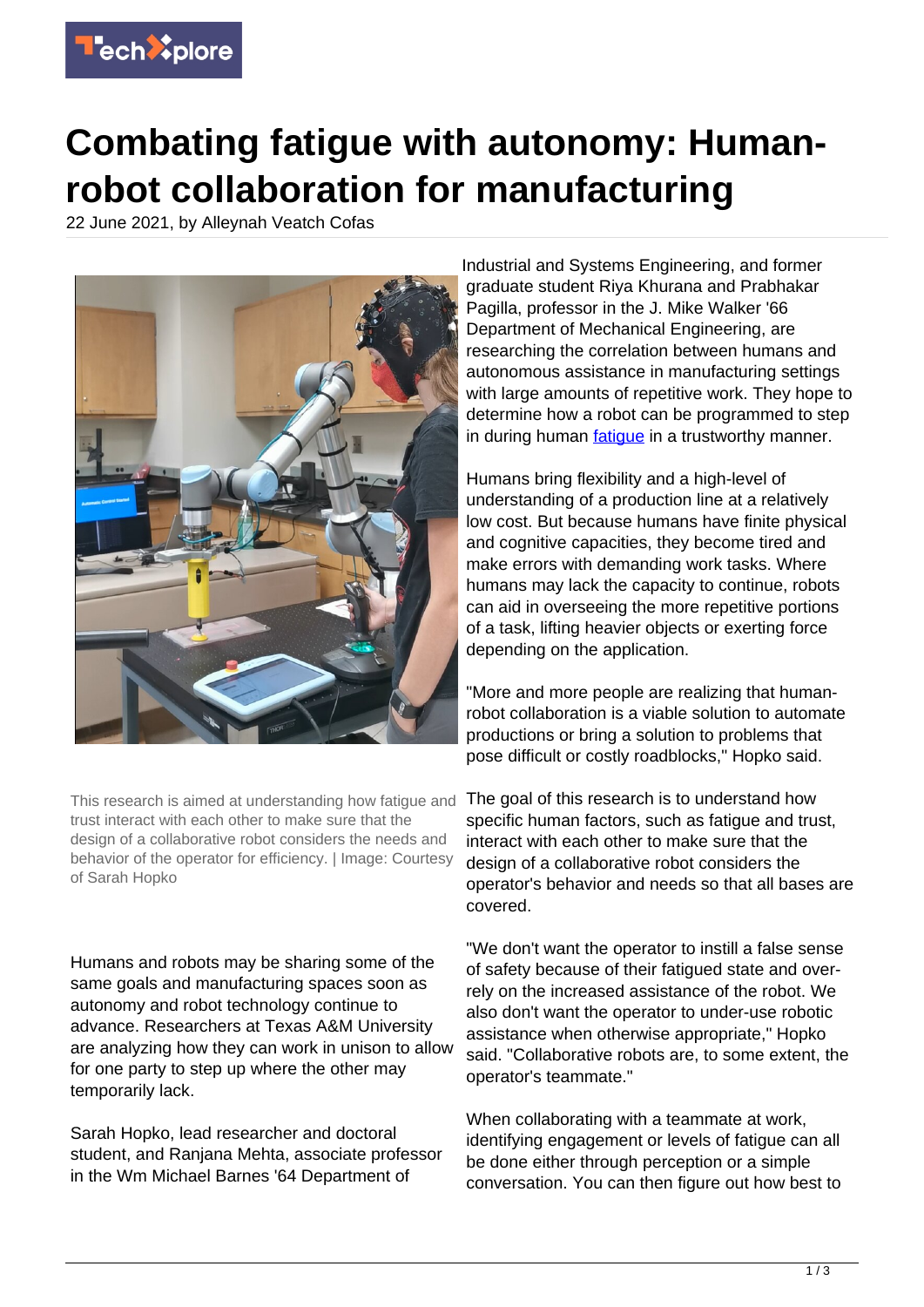

help your teammate based on the information you have gathered. Hopko says the goal is for humanrobot interaction to be similar.

The research team conducted a multi-session experiment in which men and women performed metal polishing tasks in combination with a Universal Robot (UR10) collaborative robot using varying levels of robotic assistance under different states of cognitive fatigue. Participants were fatigued using a challenging visuospatial working memory task for an hour prior to performing the manufacturing tasks.

Each participant was evaluated for fatigue, situation showed that higher support reduced the situation awareness and workload through wearable physiological monitoring to determine three task performance metrics: task efficiency, accuracy and precision.



Adithyaa Karthikeyan works on an experiment assembling a gear system to better understand the decision-making process of a subject. Courtesy of Adithyaa Karthikeyan

Overall, the research team found that the operator's performance can be improved with increased assistance levels and that increased assistance allows for cognitive fatigue recovery.

Cognitive fatigue and automation levels influence different performance outcomes. Fatigue impeded the efficiency of the participants. Although the levels of accuracy and precision were not affected, it took them longer to complete the task.

"We also found that the female participants reported greater performance benefits from utilizing high automation, while the male participants did not perceive a benefit from the assistance, despite demonstrating comparable task performance," Hopko said.

This finding is unique and important for robotic technology acceptance with Industry 4.0 advances as more industries are adopting collaborative robots in their work processes.

While increased performance and fatigue recovery are highlighted benefits of robotic assistance, it also awareness of participants by reducing their [task](https://techxplore.com/tags/task/) engagement and mental stimulation.

Lower situation awareness can result in safety concerns. Thus, higher levels of automation warrant improved adaptivity to operator fatigue states while ensuring human-in-the-loop interactions.

There was also a strong correlation between situation awareness and automation observed in both heart rate variability signals and subjective measures.

"These findings highlight the potential of wearables to help communicate critical information from the operators to the robots," Hopko said.

Ultimately, greater robotic assistance was able to improve accuracy and efficiency levels, but not precision. The consideration of the interplay between human factors, such as operator sex and their cognitive states, and robot factors on collaborative performance can lead to improved human-robot collaborative system designs.

"We hope to have collaboration between the operator and robot to be as robust to perturbing factors by providing this knowledge unobtrusively to robots to aid in the fluent human[-robot](https://techxplore.com/tags/robot/) adaptation process," Hopko said.

Provided by Texas A&M University